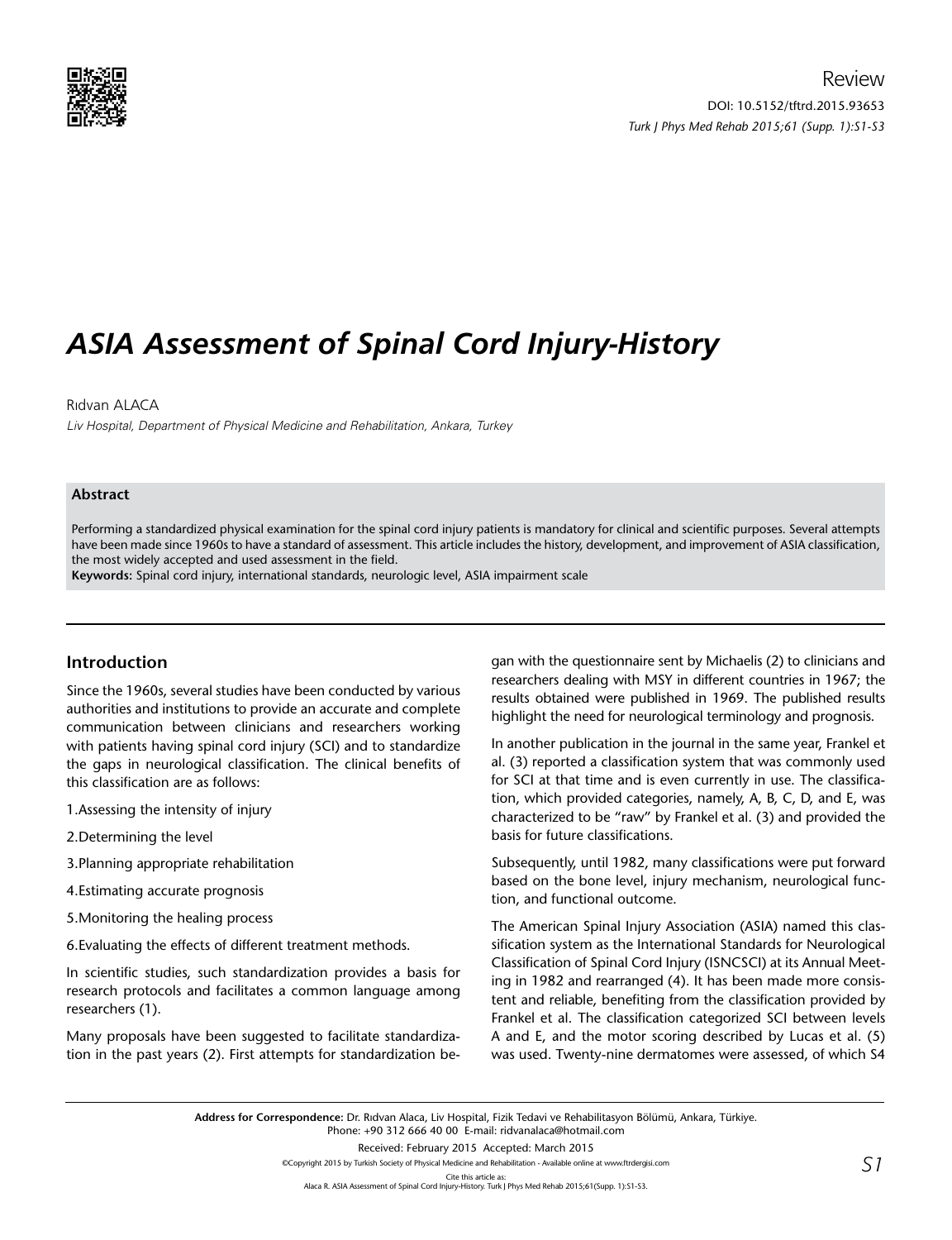and S5 were considered as separate dermatomes. Furthermore, preservation below the injury level and complete/incomplete injury were described. With respect to the form of injury, the terms paraparesis and tetraparesis were also used in addition to paraplegia and tetraplegia. Injury zone was defined up to three levels towards distal. The neurological zone of the injury and incomplete anatomical syndromes were also described in this classification system.

Between 1982 and 1990, the Frankel scale was redefined; motor levels and dermatomes were more clearly defined, and key anatomical points used during dermatome examination were described. The S4 and S5 dermatomes were combined and defined as a single dermatome with the name S4-5, and the number of dermatomes was reduced to 28. The definition of "partially protected region" was included in the classification. However, the use of the terms paraparesis and tetraparesis was discontinued (6).

"Sacral protection" was included in the definition in 1991, and the differentiation of complete/incomplete was made clear (7).

The International Spinal Cord of Society (ISCoS), initially known as the International Medical Society of Paraplegia (IMSoP), accepted the ASIA classification at its annual meeting in Barcelona in 1992 and recommended the classification to its members. Since then, the term "ASIA Impairment Scale" (AIS) was used instead of the Frankel scale. Complete and incomplete definitions were more clearly described with the inclusion of sacral protection to the scale. Moreover, the functional independence measure was added to the scale. Sensory points were made clear, light touch and pinprick sensations were described, and the use of "0-1-2" rating was started. Muscle strength of 4/5 during the motor examination was classified as abnormal. Similarly, the definition of partially protected region was modified. Optional tests, such as the examination of deep senses, were included, and it was advised that the term "tetraplegia" be used instead of "quadriplegia" (8).

After printing the reference manual in 1994, some revisions were made to the classification in 1996. The name of the classification was revised to the International Standards for Neurological and Functional Classification of Spinal Cord Injury. Motor scoring was further clarified, and the ABS C-D differentiation was described. It was reported that it was necessary to determine T2-L1 and S2-4 levels, for which motor scoring could not be conducted, with sensory scores (9).

In 2000, the functional independence measure was excluded from the classification, and its name was revised to ISNCSCI. Moreover, motor incomplete was defined (ABS C-D), and three levels of caudal injury for partially protected region were defined (10).

Minor revisions were made to the ASIA classification in 2002, 2006, and 2008; "non key muscles" was mentioned for the first time in 2003 (6). Updates and applications of the International Standards Committee were explained by an article published in 2009 (11).

The "International Standards Training e-Learning Program" (In-STeP) was established in 2010 and was made functional online. This program gave a detailed description of the methods of examining patients with SCI in accordance with the ASIA classification and with the help of videos (12).

Comprehensive changes were made to the ASIA classification system in 2011. Motor and sensory examinations were re-described in detail and also included in the InSTeP program. The statement that "if motor function is intact in the rostral at the levels of C1-4, T2-L1, and S2-5, which can be determined only as sensorial, sensory level is determined as motor level" was added. The definition of partially preserved region was re-described. It was recommended that the differentiation of ABS B-C should be performed according to the motor level in both sides, and the differentiation of ABS C-D should be performed according to a single neurological level. Furthermore, it was mentioned that muscles, which were not essential ("non key muscles"), should be used in ABS B-C. The use of "deep anal pressure" was recommended instead of "deep anal sensation." If C2 sensation was abnormal, the level was suggested to be C1. It was emphasized that the partially protected region would be separately specified in the right and left side. The term "neurological level of injury" was suggested for partially innerve dermatomes and myotomes in the caudal of sensation and motor levels. It was reported that motor and sensation levels had to be separately specified. The last level in the healthy caudal in both sides was defined as the "single neurological level." Corrections were made in the examination form (13). These changes were translated into our language and published in 2012 (14).

The last changes were made in 2013. Here the changes in the form were at the forefront. Moreover, the neurological level of the injury was defined and included in the assessment form, and the "non key muscles" were added to the form (6).

The ASIA International Standards Committee reviews ISNCSCI and all the other studies published in that period according to its validity and reliability once every 3 years. The ASIA Education Committee reviews InSTeP in coordination with ISNCSCI once every 3 years.

There will always be cases that fail to completely comply with ISNCSCI. The committee supports communication, including questions, and expects constructive criticism as well.

**Peer-review:** This manuscript was prepared by the invitation of the Editorial Board and its scientific evaluation was carried out by the Editorial Board.

**Conflict of Interest:** No conflict of interest was declared by the author.

**Financial Disclosure:** The author declared that this study has received no financial support.

### **References**

1. Kirshblum SC, Waring WP, Biering-Sorensen F, Burns SP, Johansen M, Schmidt-Read M, et al. Reference for the 2011 revision of the international standarts for neurological classification of spinal cord injury. J Spinal Cord Med 2011;34:547-54. **[[CrossRef](http://dx.doi.org/10.1179/107902611X13186000420242)]**